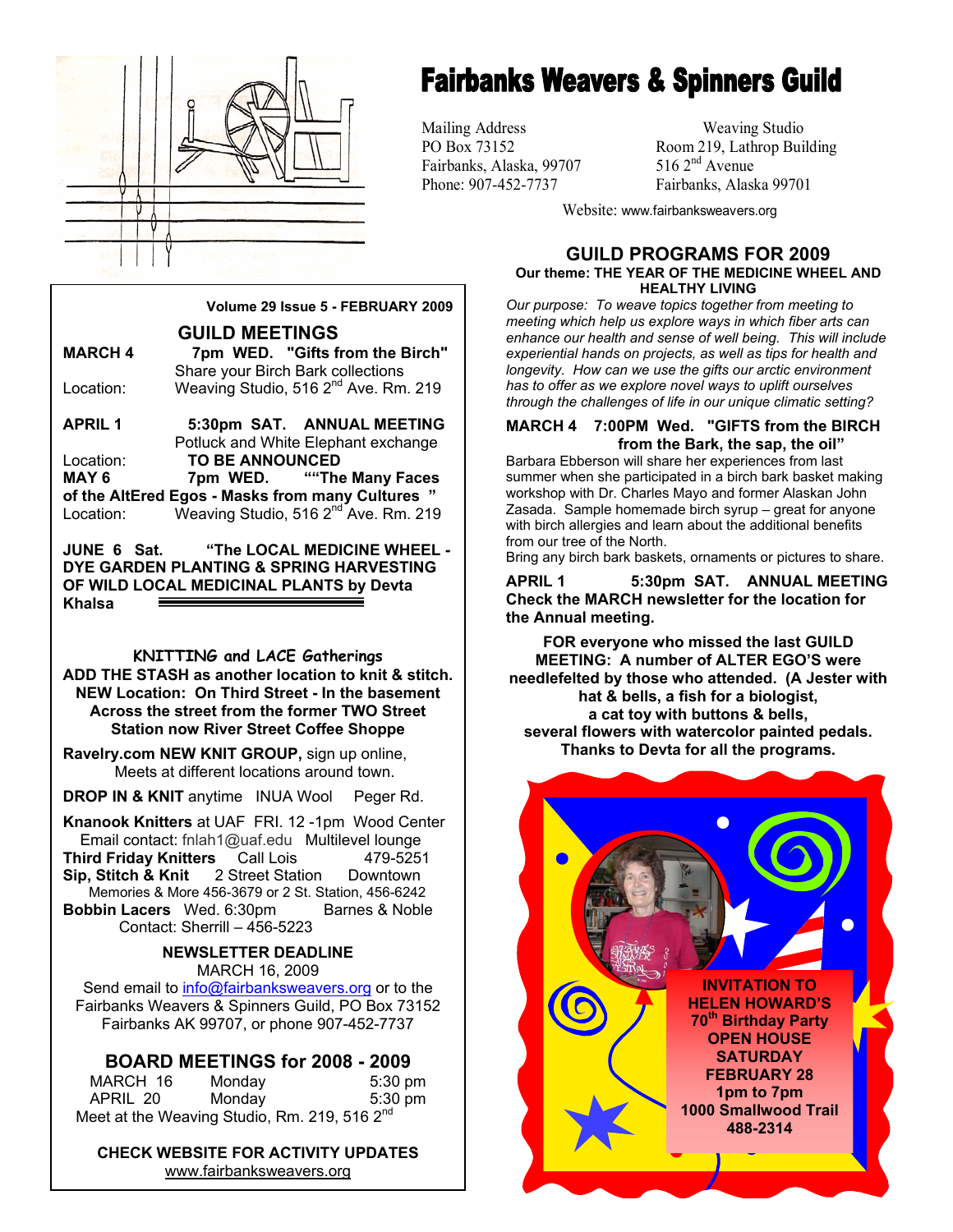### **OFFICERS FOR 2008**

| JI I IVLINU I                               |                       |          |  |
|---------------------------------------------|-----------------------|----------|--|
| President                                   | <b>Tracy Duffield</b> | 451-5952 |  |
| Vice President Devta Khalsa                 |                       | 479-9722 |  |
| Secretary                                   | Kate Hedstrom         | 451-0975 |  |
| Treasurer                                   | DeLaina Stacey        | 479-3034 |  |
| Historian                                   | <b>Becky Hammond</b>  | 490-4464 |  |
| Board of Directors:                         |                       |          |  |
| Barbara Ebbesson                            |                       | 479-0440 |  |
| Martin Miller                               |                       | 374-1995 |  |
| Jane Gregory                                |                       | 457-7707 |  |
| Sue Englebrecht                             |                       | 457-1794 |  |
| <b>Appointed or Volunteer Positions:</b>    |                       |          |  |
| Librarian                                   | Barbara Ebbesson      | 479-0440 |  |
| Hospitality                                 | Open                  |          |  |
| Newsletter<br>Martin Miller/Penny Wakefield |                       |          |  |
| Fair Supervisor                             | Kate Hedstrom         | 451-0975 |  |
| Workshops                                   | Alice Stickney        | 479-3425 |  |
|                                             | Penny Wakefield       | 457-4124 |  |
| Dye Garden                                  | Gail Mayo             | 479-2954 |  |
| Spinning Study Group Alice Stickney         |                       | 479-3425 |  |

**A Big Thank You to the Members who stepped up to be Officers & Board members.**

# **MEMBERS MARKETING HANDMADES**

**Jodi Gouwens: woven baskets, large & small availabl at: Alaska Rag Co**, 603 Lacey Street  **Bear Gallery,** upstairs at Pioneer Park  **Ornamentry** (Nov 1 to Dec 24), 801 Pioneer Road **The Stash,** 535 Third Ave **ART EXPO, MARCH 21 & 22** at Pioneer Park **THE FAIRBANKS WEAVERS & SPINNERS GUILD**  Penny Wakefield & Christine DiCurti with mittens & handwoven scarves and hats Jodi Gouwens with baskets & knitted scarves **VOLUNTEERS WILL BE NEEDED FOR THE GUILD BOOTH FOR WEAVING & SPINNING Consider a SPINNING BEE FOR EITHER DAY**  Hours: 12 to 5pm Saturday & Sunday



#### **MEMBERS IN THE NEWS**

**MARILYN BIAGI PARR** was featured in the Daily News Miner with a handmade quilt that she had made for a relative's memorial fundraiser.

**MARTIN MILLER** will be the Master of Ceremonies for the Mayor's Awards which will take place at 6pm at the Alaska Centennial Center for the Arts on March 21 during the ART EXPO Activities. A reception will follow in the Bear Gallery

**SARAH THORTON** is now the happy owner of a loom and has moved to a new home sharing with her sister. Note the address changeNew member GAIL

HIGHTOWER, an avid spinner and now an avid weaver spent the holidays by getting married. Congratulations to Gail and new husband.

**JODI GOUWENS** has a new hip now and is homebound for the next month or so. Surgery one day and up on her feet the next day. No rest for the active person that she is. She is by herself and does not mind company but please call first so she can let you in through the garage door – since she is not cooking to much she would welcome sharing a sandwich or a snack.

Just call first 474-9144



**DICK REED**, the husband of former member **FRAN REED** has put together a **CELEBRATION OF LIFE CALENDAR** of the many activities & luncheons that Fran shared with her Anchorage friends, as a fund raiser for cancer. You can purchase through the Museum in Anchorage or by contacting Dick at: dfreed@alaska.net

**HELEN HOWARD** has a new house in town and will be moving in this summer.

**THE WEAVERS YARN** is creating new display spaces and expanding the spinning nook so be sure to stop in check out the new arrangement, fibers, yarns & books.

#### **CARD CUTTING PARTY**

If anyone has extra time, come early on the March 5 to cut cards for the ART EXPO exhibit. We still have cards to sell but it is nice to have to have as many as possible. We can also cut cards on Saturday, March 7<sup>th</sup> from 12 to 3pm. See you early on the  $5<sup>th</sup>$ , meeting night.

New address for SARAH THORTON – Check with the Studio for the new address.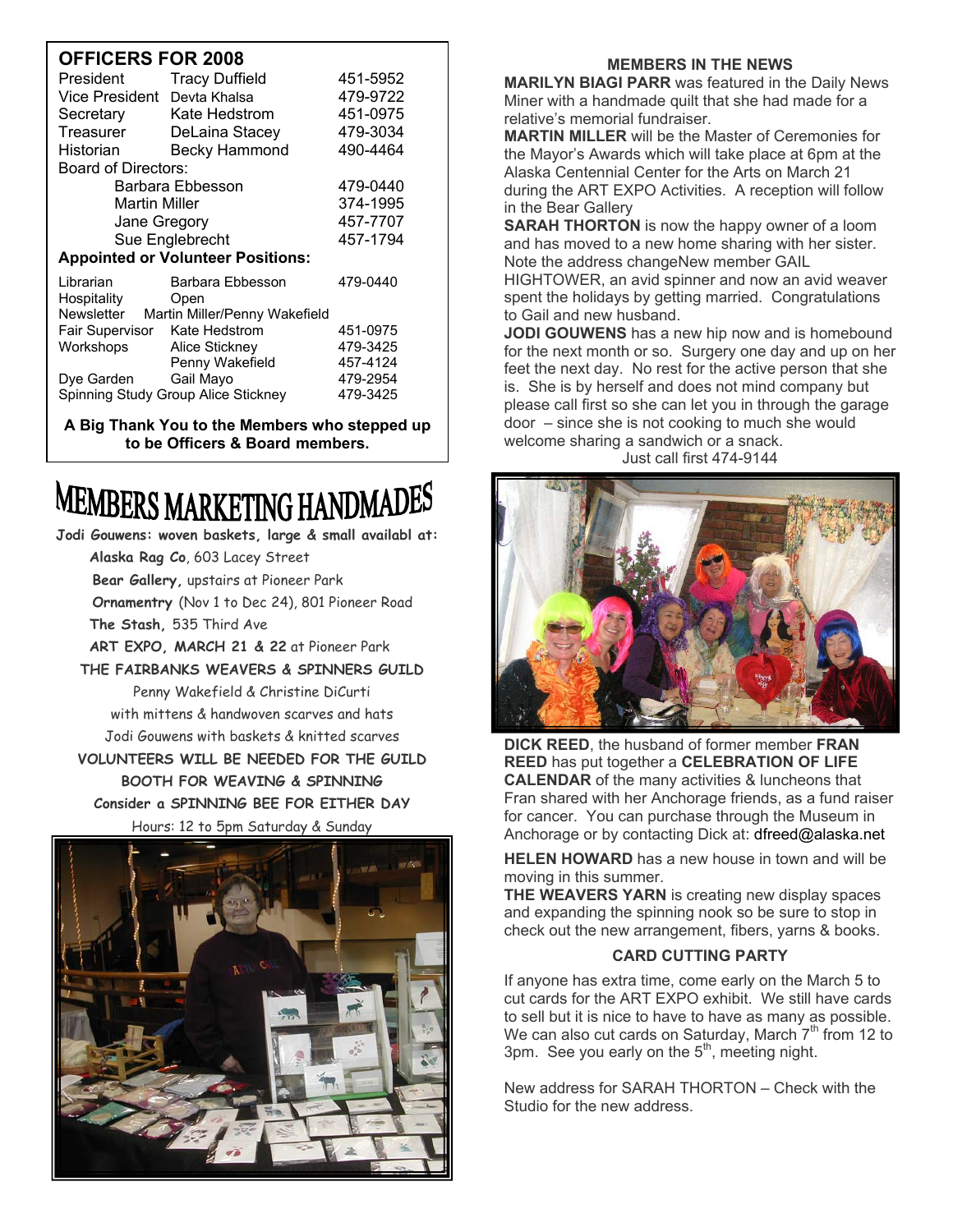

Mar. 7 12-3:30 Sat. Free Warping for SPRING projects March 21, 22 ART EXPO May 9,10 & 11 CELIA QUINN SPIN WORKSHOP

A COMPREHENSIVE WORKSHOP on many different fibers

Check website for descriptions. www.fairbanksweavers.org

#### 6 WEEK DAYTIME WEAVING COURSE

#### Begins ANYTIME for 6 weeks,

#### Flexible Time schedule

DATES: Tues/Thurs. (Adjustable time schedule) FEE: \$175 includes materials for two warps. REGISTER: CALL 457-4124 OR 452-7737 Student will make a colorful sampler warp with a variety of threading /treadling patterns and an alpaca scarf warp designed from the sampler.

#### **MARCH 7 SAT. FREE WARPING**

 PADDLE WARPING, TWO COLOR or MIXED WARP WARP THAT LOOM FOR WINTER and the HOLIDAYS Help provided for designing a project. Make a SPRING warp as you review your warping technique or Learn how to use a warping paddle with many threads. No hassle beaming, even tension, no tangles/loose threads? NO LOOM? Then make a warp for a studio loom to be used for the SUMMER YOUTH PROGRAM.

MATERIALS to bring: Your portable loom, table or rigid heddle. INSTRUCTOR: PENNY WAKEFIELD, 457-4124 LOCATION: RM 219, WEAVING STUDIO, 516 2<sup>nd</sup> Ave. HOURS: 12 to 3:30pm REGISTER: Call instructor, 457-4124 or Studio: 452-7737

\*\*\*\*\*\*\*\*\*\*\*

### PROFESIONAL TECHNIQUE SEWING CLASSES WITH RUIZ ANN ROZELL Have been put on hold UNTIL SHE RETURNS Sometime in the spring

**ELECTION OF OFFICERS**: Several board members are stepping down so the board will be looking for a couple of new board positions for this next year – not too involved and a vice-president who would be president in 2010. Some board members are willing to stay on and shift positions or duties. Please let anyone on the board or call 452-7737 if you are interested in serving.

#### **IN OUR EMAIL INBOX:**

Hello, I have a large quantity of lambswool & lambswool/mohair in skeins. The yarn is medium gauge 2-ply and is ready to be dyed.

Skeins range in size and cost is \$15 - \$20 per lb. The wool was raised in an organic environment on my friends farm in Southern Alberta Canada. If you know of anyone who might be interested in a product such as this, please pass on my contact information

T. boyko triciaboyko@hotmail.com

# ABT EXPO **March 21 & 22**

**ART EXPO** expands the activities each year offereing workshops for artists, FREE films during the day, a **PARKA PARADE** with prizes and this year they have added the **MAYOR'S AWARDS for the ARTS**. Martin Miller will be the Master of Ceremonies for the **Awards**: **Arts and Leadership Award**: recognizes individuals or organizations that have contributed to the promotion of art in the Interior.

**Volunteer Award**: recognizes individuals/organizations whose support of the arts through volunteer service has made a significant impact on the arts in the Interior. **Arts Advocacy Award**: recognizes individuals or organizations who advocate for the arts in the Interior. **Youth Arts Award**: recognizes individuals (regardless of age) or organizations whose efforts advance arts among young people.

**Lifetime Achievement Award**: recognizes a lifetime of artistic endeavors.

To find out who won, you will have to be present.. The presentation will be at 6 p.m. on March 21, 2009

#### **FOR SALE**

Sectional warping equipment for sale Sectional pegs on wooden bars to be screwed into your beam a spool rack, spools and a tension box. \$130 or best offer. Misc. yarns of various kinds for \$1 / oz. Helen Howard (488-2314 or hmh@acsalaska.net)

#### **CELIA QUINN SPINNING WORKSHOP MARCH 9,10 & 11 Comprehensive Handspinning Fiber Fee: \$45** per person

An intensive class to increase your knowledge of fiber properties, fiber forms available, and spinning techniques suited to each fiber. Fibers included are wool, silk, cotton, flax, cashmere, yak, alpaca, mohair, ramie and many more. Students will learn to construct yarns of appropriate fiber, diameter and twist for the desired end use. We spin approx. 65 samples. Location to be announced.

REGISTRATION FORM in the next Newsletter



Download the Membership form on www.fairbanksweavers.org